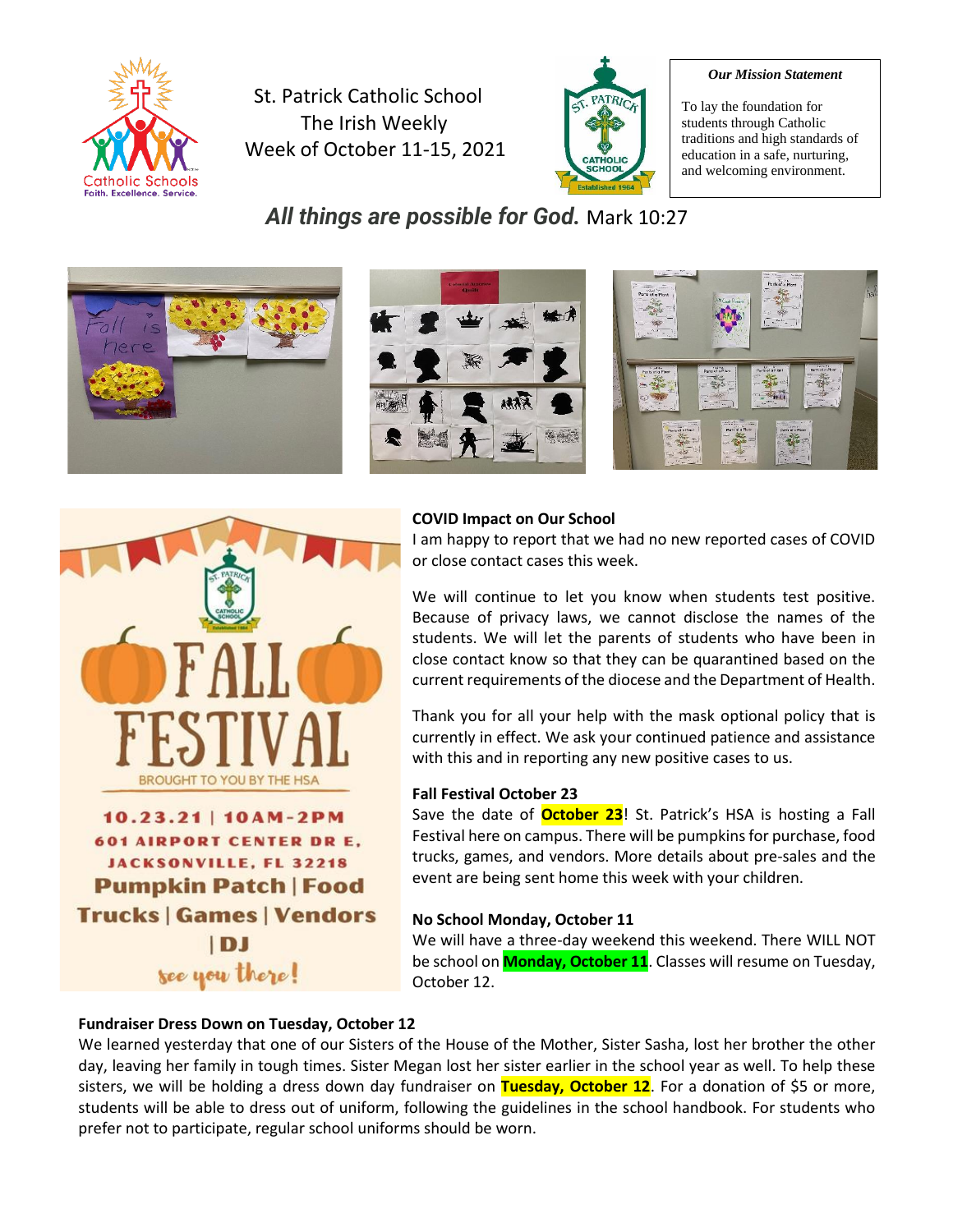The dress code restrictions (from the handbook) are:

| No Uniform Today (NUT) / Dress-out Day Guidelines             | Students may NOT wear the following on NUT days            |
|---------------------------------------------------------------|------------------------------------------------------------|
| Students may wear the following on NUT days:                  | /Dress Out Days                                            |
| school uniform sneakers                                       | non-uniform sneakers or footwear of any kind<br>٠          |
| non-uniform socks                                             | tank tops or spaghetti straps<br>٠                         |
| t-shirts with appropriate writing/content<br>٠                | T-shirts with inappropriate writing                        |
| jeans (no rips, holes, or tears)<br>$\bullet$                 | biker shorts<br>$\bullet$                                  |
| shorts no shorter than fingertips along the<br>$\bullet$      | spandex shorts or pants<br>٠                               |
| side of leg                                                   | pajama pants<br>٠                                          |
| skirts no shorter than fingertips along the side<br>$\bullet$ | make-up/nail polish/no large or hoop earrings<br>$\bullet$ |
| of leg                                                        | low cut blouses/tops<br>٠                                  |
| skorts no shorter than fingertips along the<br>$\bullet$      | any clothing that is extremely tight<br>٠                  |
| side of leg                                                   | hats/head coverings<br>٠                                   |
| non-uniform sweatshirts                                       | jeggings or leggings<br>٠                                  |
| jogging suits<br>٠                                            | skinny jeans<br>٠                                          |
| dresses                                                       | work-out/yoga pants<br>$\bullet$                           |
| non-uniform slacks                                            |                                                            |

### **First Quarter Ends on October 8**

It is difficult to believe it, but the first quarter is coming to an end. The final day for grades will **be Friday, October 8**. Report cards for grades K-8 will be distributed on **Friday, October 22**.

### **Early Release Day October 22 with Parent Conferences**

**Friday, October 22**, will be an early release day (aftercare WILL be available). On that day, K-8 parents will be able to come in and receive their child's report card from their teacher. More details will be forthcoming.

#### **Canonical Coronation of Our Lady of La Leche**

This weekend, our diocese will be celebrating the Canonical Coronation of Our Lady of La Leche at the Cathedral Basilica of St. Augustine. For more information on the schedule of events, and how to attend or livestream, please see the following website: [Coronation | Diocese of St. Augustine | Jacksonville, Florida \(dosafl.com\)](https://coronation.dosafl.com/)

In the early 1600s, Spanish settlers brought with them to the New World a special devotion to Our Lady of La Leche y Buen Parto. Four hundred years later, the National Shrine of Our Lady of La Leche has kept this devotion alive through countless people of faith. And the Holy Father himself has recognized the importance and sanctity of this devotion by granting a Canonical Coronation for Our Lady of La Leche on Sunday, Oct. 10 at 2 p.m. at the Cathedral Basilica of St. Augustine. This once-in-a-lifetime and completely unique event is an incredible blessing for the Diocese of St. Augustine and the oldest Marian shrine in the United States!

A canonical coronation is a formal act of the pope to crown an image of Christ, the Blessed Virgin Mary, or St. Joseph in the name of the Holy Father. The crowning acknowledges that the specific image, while having local significance, also has universal importance for the Catholic Church as it pertains to the Salvation Christ won for us by the Paschal Mystery of his death and resurrection. The practice began in the  $17<sup>th</sup>$  century but became increasingly popular in the late 1800s. Many people are familiar with a May crowning as many parishes and schools annually have one as a sign of their devotion to Mary. A canonical coronation is different in that this will only happen once to this specific image of Our Lady of La Leche.

#### **Coach Needed**

We are excited to be able to offer coaching stipends for anyone interested in coaching this year! We currently need a volleyball coach to participate in the league. Each head coach will be offered a coaching shirt and equipment, and you can choose if you would like the coaching stipend or credit for Family Service Hours. **If you are interested, or you know someone that might be, please contact Coach T or Mr. Meyer for more information**: [coacht@spcsjax.org.](mailto:coacht@spcsjax.org) The team is composed of 5-eighth grade girls. Tryouts are the 1st or 2nd weekend of November (after basketball ends). Practices are determined by the coach, and the season runs from Dec. to Feb. (with time off for the holiday break).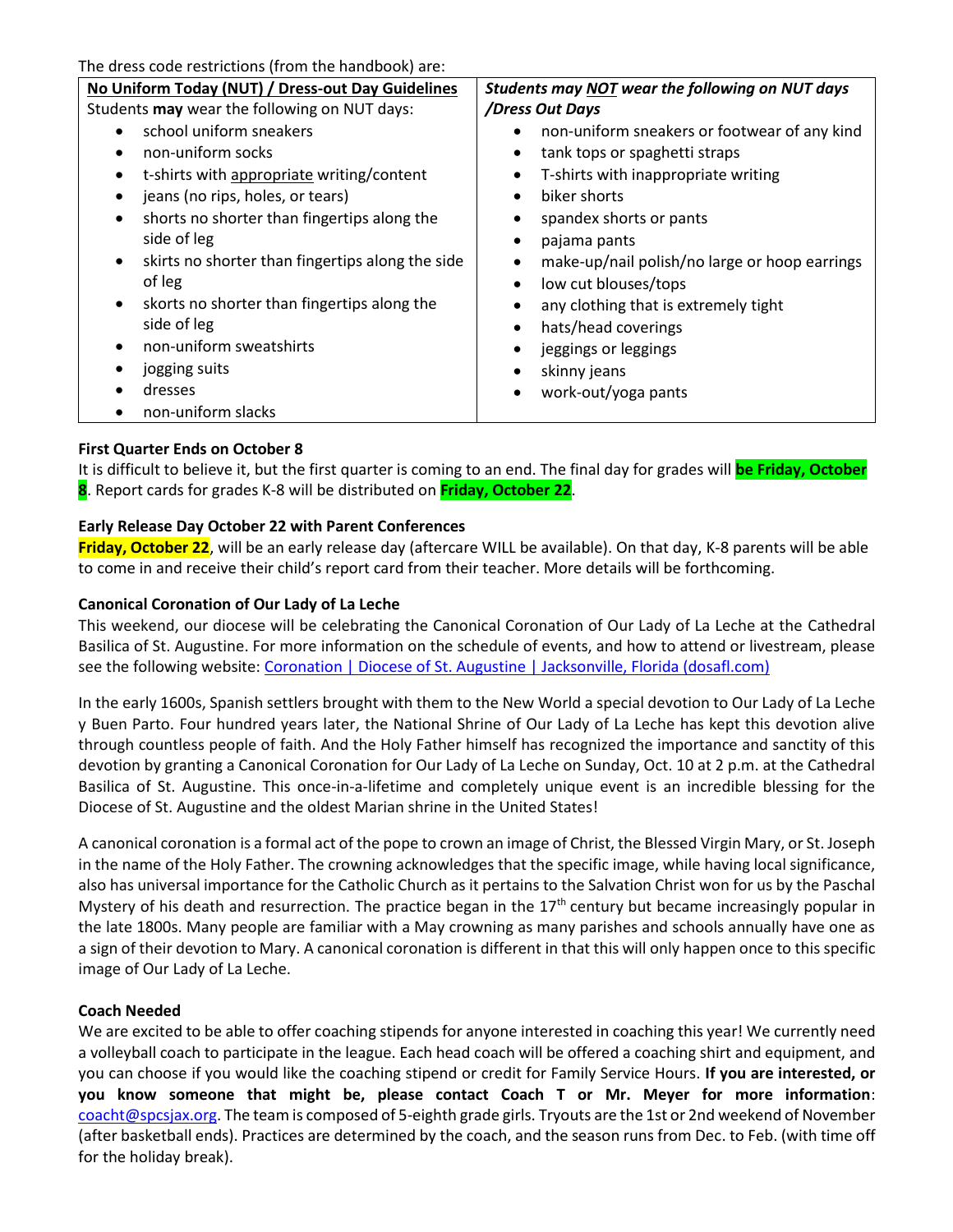#### **Rosary Club Update**

We will be combining the two groups of Elementary and Middle School Rosary Club into one group, meeting on the first Tuesday of each month from **Oct 5th to May 3rd** at 3:15-4pm.

#### **Homeroom Communication Form**

To assist with communication, our Homeroom Parents will begin meeting as a group and with their classroom teachers. To assist them in reaching out to families, we have designed the following Google form. Please take a few moments to reply to this form so we know your communication preferences. The form can be accessed from this link[: https://forms.gle/UHhXCxNvVDLi3yD57](https://forms.gle/UHhXCxNvVDLi3yD57) Your response will be kept confidential.

#### **Flu Shot Clinic**

St. Patrick will be offering flu shots for students who are interested in receiving one. The clinic will be sponsored by Health Heroes and will take place on **Wednesday, October 13**. permission forms were sent home last week and were due today, October 8.

### **Eighth Grade Students to Visit Bishop Snyder Catholic High School**

On **Friday, October 15**, our eighth-grade students will be visiting Bishop Snyder Catholic High School for the morning. The students should arrive to school on time, wearing their uniforms, and will ride the Snyder bus and spend the morning getting to know more about the school. The students will have lunch and then return to SPCS by 12:30. They will have regular afternoon classes and will be dismissed at 2:45pm.

### **Congratulations to our Basketball Teams**

HUGE Congratulations to Coach Haddad and our basketball teams for the end of their regular season this year. Our teams worked extremely hard this season and we are incredibly proud of their efforts. Right now, our girls will be entering into the post-season tournament, and we are waiting to see if the boys will receive an invitation. We wish both teams the best of luck! The members of our teams this year are:

| Boys' Team           | Girls' Team             |  |
|----------------------|-------------------------|--|
| Damien Bradley       | Allahyah Rey-Collazo    |  |
| Kyrien Lee           | Breanna Belcher         |  |
| <b>Bradly Cooper</b> | Ezra Jackson            |  |
| Liam Oehmann         | Gabrielle Legere        |  |
| Jordan Sattler       | Peyton Hart             |  |
| Michael Foster       | Londyn Cartledge        |  |
| Liam Barron          | Madalyn Grumbly         |  |
| Thomas Li            | <b>Brooklyn Baptist</b> |  |
| Deon Jones           | Sophie Kluessner        |  |
| Keon Jones           | Abigail Van Blaricum    |  |
| <b>Chad Carter</b>   |                         |  |
| John Paul Bagan      |                         |  |

#### **Engineering for Kids Final Session**

We received the sad news that Engineering for Kids will be closing its doors very soon, leaving this coming Wednesday as our last session. We will continue to host Soccer Shots, however our last session for Engineering for Kids will be this Wednesday, October 13. We will begin looking for a replacement program for all our aspiring scientists and engineers and will let you know once we have found one.

**Sacramental Preparation for Reconciliation and First Eucharist (second graders) and Confirmation (8th graders)** Classes for the Immediate preparation for the Sacraments of Reconciliation, First Eucharist, and Confirmation begin in the winter/spring of 2022.

Many parents ask, "*Why does my child have to attend classes for sacraments?*" "*Does not the parish school teach the sacraments to their students?*", "*Is not sacramental prep part of what I am paying for in tuition to the school?*" The answer is immediate sacramental preparation is not something the school provides. It is the privilege of the parish priest to ensure that all his parish members are prepared to receive the sacraments. While the school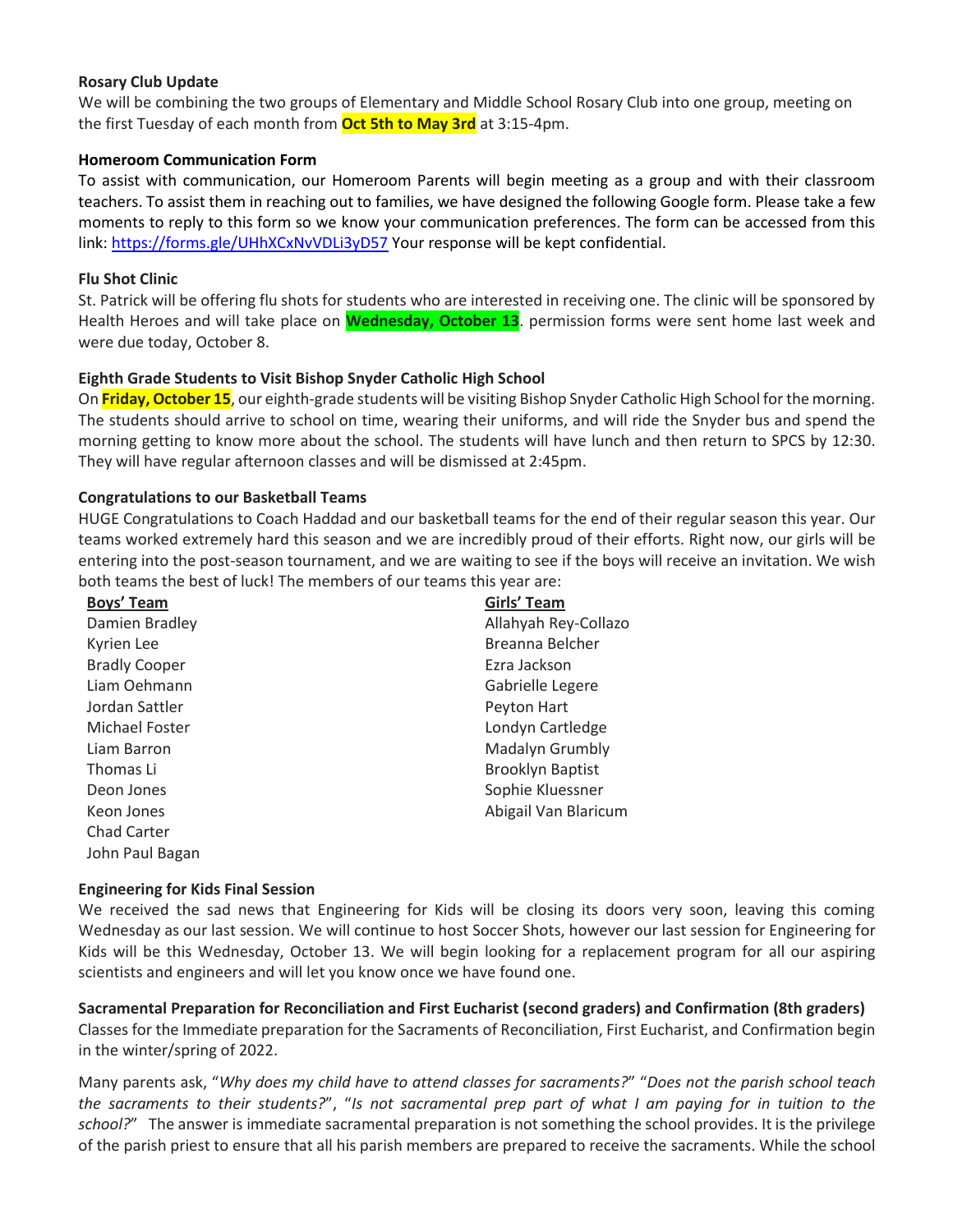does instruct their students about what the sacraments of Reconciliation, Eucharist, and Confirmation are (this is what the diocese refers to as "remote preparation"), it does not spiritually prepare children and their families to actually receive these sacraments (what the diocese refers to as "immediate sacramental preparation").

If your child is baptized, has been in religious education in 1st and 2nd grade (for FHC and Confession) or 7th and 8th grade (For Confirmation, must have received FHC and Reconciliation), and your family is a member of St. Patrick parish, you must pre-register for these classes for your children to receive the sacraments in May of 2022. To register your child for sacramental prep classes at St. Patrick, you will need to contact our parish Director of Religious Education, Cathy Taylor, and provide a copy of your child's baptismal certificate to her. Call, text, or email: 904-860 3891 [cataylor@addressplus.net](mailto:cataylor@addressplus.net) If your home parish is not St. Patrick, but you would like to have your child prepared and receive sacraments at St. Patrick, call your home parish and speak to a DRE.

### **This Week-At-A-Glance**

- **Monday, October 11**
- No School

# **Tuesday, October 12**

- Fundraiser Dress Down for the Sisters (\$5 to participate)
- Soccer Shots on campus
- Basketball TBD

# **Wednesday, October 13**

- Flu Shot Clinic for those who registered
- Engineering for Kids on campus
- Basketball TBD

# **Thursday, October 14**

• Basketball TBD

# **Friday, October 15**

• 8<sup>th</sup> Graders at Bishop Snyder Catholic High School